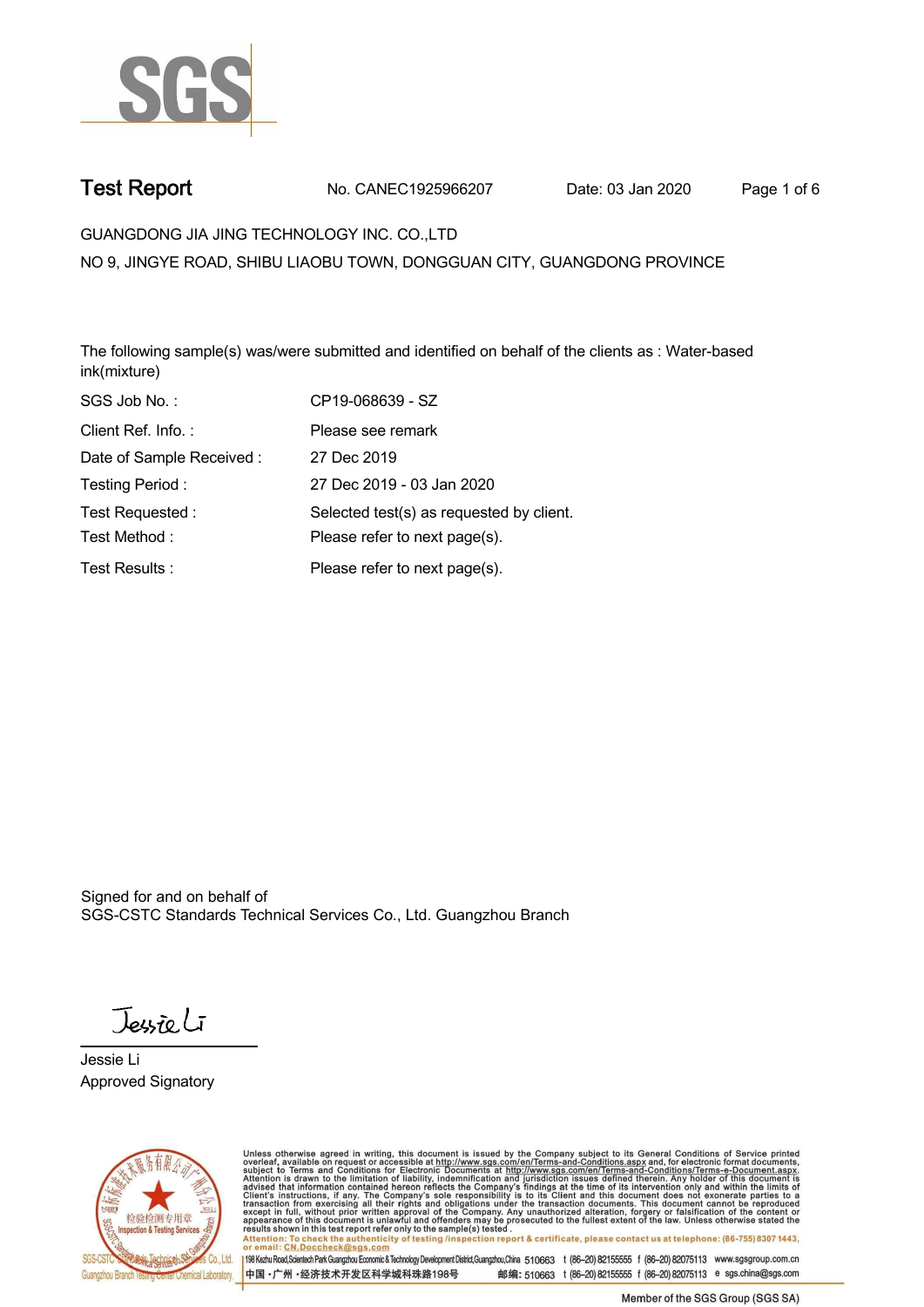

**Test Report. No. CANEC1925966207 Date: 03 Jan 2020. Page 2 of 6.**

**Test Results :.**

**Test Part Description : .**

| Specimen No.    | SGS Sample ID    | <b>Description</b>  |  |
|-----------------|------------------|---------------------|--|
| SN <sub>1</sub> | CAN19-259662.001 | <b>Black liquid</b> |  |

**Remarks :.(1) 1 mg/kg = 1 ppm = 0.0001% .**

**(2) MDL = Method Detection Limit .**

**(3) ND = Not Detected ( < MDL ) .**

**(4) "-" = Not Regulated .**

## **Phthalate.**

**Test Method :. With reference to EN14372: 2004. Analysis was performed by GC-MS. .**

| Test Item(s)                       | CAS NO.        | Unit       | <b>MDL</b> | 001       |
|------------------------------------|----------------|------------|------------|-----------|
| Dibutyl Phthalate (DBP)            | 84-74-2        | % (w/w)    | 0.003      | ND.       |
| Benzylbutyl Phthalate (BBP)        | 85-68-7        | $\%$ (w/w) | 0.003      | <b>ND</b> |
| Bis(2-ethylhexyl) Phthalate (DEHP) | 117-81-7       | $\%$ (w/w) | 0.003      | <b>ND</b> |
| Diisononyl Phthalate (DINP)        | 28553-12-0 /   | $\%$ (w/w) | 0.010      | <b>ND</b> |
|                                    | 68515-48-0     |            |            |           |
| Di-n-octyl Phthalate (DNOP)        | 117-84-0       | $\%$ (w/w) | 0.003      | <b>ND</b> |
| Diisodecyl Phthalate (DIDP)        | 26761-40-0 /   | $\%$ (w/w) | 0.010      | <b>ND</b> |
|                                    | 68515-49-1     |            |            |           |
| Dimethyl Phthalate (DMP)           | $131 - 11 - 3$ | $%$ (w/w)  | 0.003      | ND.       |
| Diethyl Phthalate (DEP)            | 84-66-2        | % (w/w)    | 0.003      | ND.       |
| Diisobutyl Phthalate (DIBP)        | 84-69-5        | $\%$ (w/w) | 0.003      | <b>ND</b> |
| Dinonyl Phthalate (DNP)            | 84-76-4        | $\%$ (w/w) | 0.003      | <b>ND</b> |
| Diisooctyl Phthalate (DIOP)        | 27554-26-3     | $\%$ (w/w) | 0.010      | <b>ND</b> |
| Dipropyl Phthalate (DPrP)          | 131-16-8       | $\%$ (w/w) | 0.003      | <b>ND</b> |
| Dicyclohexyl Phthalate (DCHP)      | 84-61-7        | $\%$ (w/w) | 0.003      | ND.       |
| Dipentyl Phthalates (DPENP/DnPP)   | 131-18-0       | % (w/w)    | 0.003      | <b>ND</b> |
| Dibenzyl Phthalate (DBzP)          | 523-31-9       | $\%$ (w/w) | 0.003      | <b>ND</b> |
| Diphenyl Phthalate (DPhP)          | 84-62-8        | $%$ (w/w)  | 0.003      | <b>ND</b> |
| Di-n-hexyl Phthalate (DnHP)        | 84-75-3        | $%$ (w/w)  | 0.003      | <b>ND</b> |

**Notes :.**

**(1) DBP,BBP,DEHP, DIBP Reference information: Entry 51 of Regulation (EU) No2018/2005 amending** 



Unless otherwise agreed in writing, this document is issued by the Company subject to its General Conditions of Service printed overleaf, available on request or accessible at http://www.sgs.com/en/Terms-and-Conditions.asp results snown in this test report refer only to the sample(s) tested .<br>Attention: To check the authenticity of testing /inspection report & certificate, please contact us at telephone: (86-755) 8307 1443,<br>or email: <u>CN.Doc</u>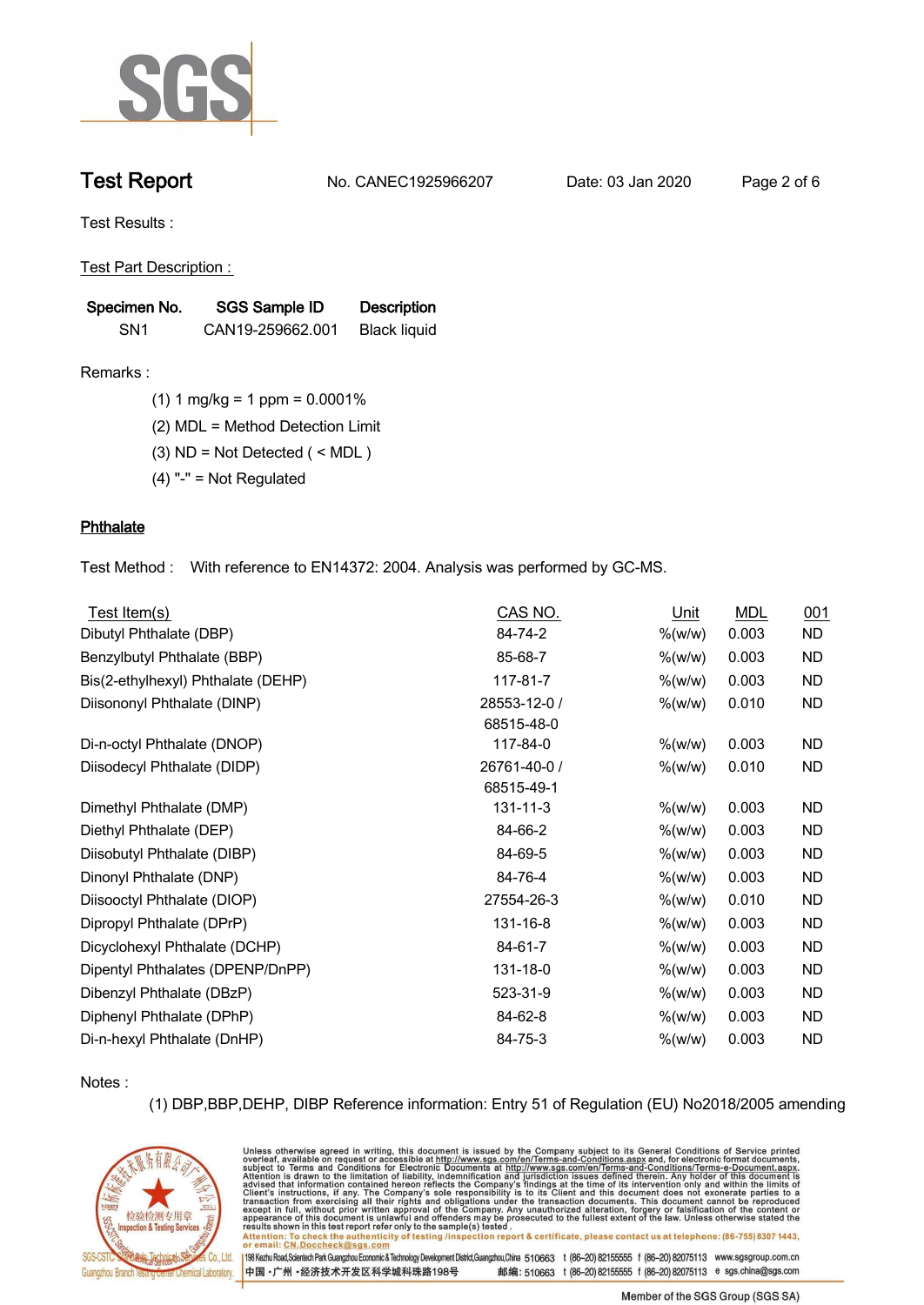

**Test Report. No. CANEC1925966207** Date: 03 Jan 2020 Page 3 of 6

**Annex XVII of REACH Regulation (EC) No 1907/2006:** 

**i) Shall not be used as substances or in mixtures, individually or in any combination of DBP, BBP, DEHP & DIBP, in concentrations equal to or greater than 0.1 % by weight of the plasticised material, in toys and childcare articles.**

**ii) Shall not be placed on the market in toys or childcare articles, individually or in any combination of DBP, BBP, DEHP, in concentrations equal to or greater than 0.1 % by weight of the plasticised material. In addition, DIBP shall not be placed on the market after 7 July 2020 in toys or childcare articles, individually or in any combination of DBP, BBP, DEHP & DIBP, in concentrations equal to or greater than 0.1 % by weight of the plasticised material.**

**iii) shall not be placed on the market after 7 July 2020 in articles, individually or in any combination of DBP, BBP, DEHP & DIBP, in concentrations equal to or greater than 0.1 % by weight of the plasticised material in the articles.**

**Please refer to Regulation (EU) No 2018/2005 to get more detail information.**

**(2) DINP, DNOP, DIDP Reference information: Entry 52 of Regulation (EC) No 552/2009 amending Annex XVII of REACH Regulation (EC) No 1907/2006 (previously restricted under Directive 2005/84/EC). i) Shall not be used as substances or in mixtures, in concentrations greater than 0.1 % by weight of the plasticised material, in toys and childcare articles which can be placed in the mouth by children.**

**ii) Such toys and childcare articles containing these phthalates in a concentration greater than 0.1 % by weight of the plasticised material shall not be placed on the market.**

**Please refer to Regulation (EC) No 552/2009 to get more detail information. .**



Unless otherwise agreed in writing, this document is issued by the Company subject to its General Conditions of Service printed overleaf, available on request or accessible at http://www.sgs.com/en/Terms-and-Conditions.asp

resums shown in mas lost report tells with one sample(s) lesied .<br>Attention: To check the authenticity of testing /inspection report & certificate, please contact us at telephone: (86-755) 8307 1443,<br>or email: <u>CN.Doccheck</u>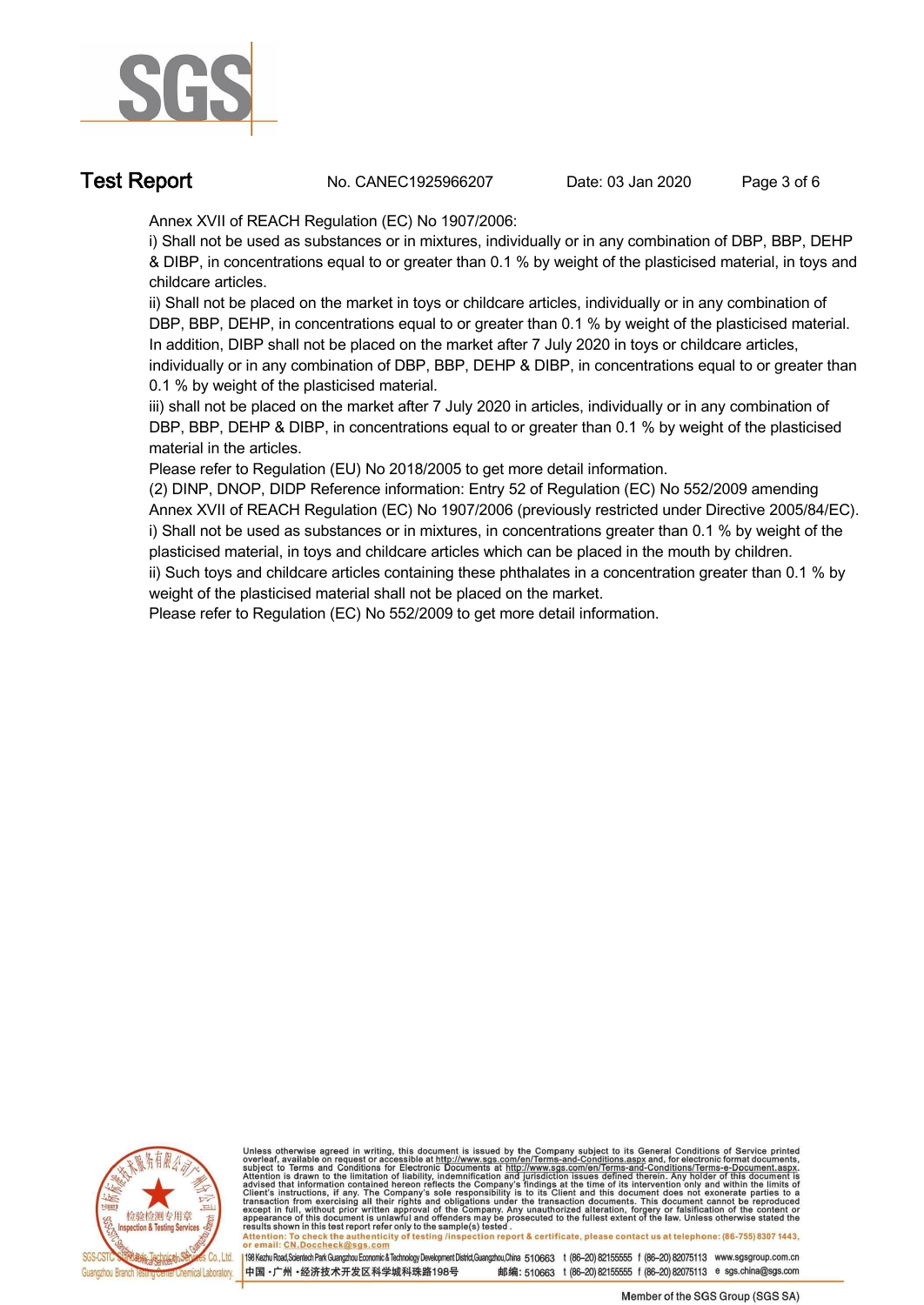

**Test Report. No. CANEC1925966207** Date: 03 Jan 2020 Page 4 of 6

**Remark:**

**Ingredient is as fallows,mixture:**

**WF Series**

**(1)PHB080 Blue; (2)WFB502 Blue; (3)WFG601 Green; (4)WFH802 Black ;**

**(5)WFH804 Black ; (6)WFH805 Black ; (7)WFH803 Black ; (8)WFY306 Orange;**

**(9)WFR403 Red; (10)WFR404 Red; (11)WFR405 Red; (12)WFR409; (13)WFR406 Red;**

**(14)WFR420 Red; (15)WFT102; (16)WFT103; (17)WFV701 Red;**

**(18)WFV703 Violet; (19)PHW202T White ; (20)WFW205 White; (21)WFW204 White;**

**(22) PHY301 Yellow ; (23)WFY302 Yellow ;**

**PH Series**

**(1)PHH801 Black ; (2)PHW201 White; (3)PHW203 White; (4)PHY302 Yellow ;**

**(5)PHY303 Yellow ; (6)PHY304 Yellow ; (7)PHY305 Yellow ; (8)PHY306 Orange ;**

**(9)PHR401 Orange; (10)PHR403 Red; (11)PHR407 Red; (12)PHR410 Red;**

**(13)PHR411 Red; (14)PHR412 Red; (15)PHR415 Red; (16)PHR416 Red;**

**(17)PHR417 Red; (18)PHR419 Red; (19)PHR420 Red; (20)PHB502 Blue;**

**(21)PHB504 Blue; (22)PHG601 Green; (23)PHV705 Violet ; (24)PHV706 Violet ;**

**WZ Series**

**(1)WZR48 Red; (2)WZR146 Red; (3)WZR403 Red; (4)WZR411 Red; (5)WZR416 Red; (6)WZB502 Blue; (7)WZY302 Yellow ; (8)WZY303 Yellow ; (9)WZF306 Orange; (10)WZW201 White; (11)WZW202 White; (12)WZH-804 Black; (13)WZG601 Green; (14)WZV705 Violet;**



Unless otherwise agreed in writing, this document is issued by the Company subject to its General Conditions of Service printed overleaf, available on request or accessible at http://www.sgs.com/en/Terms-and-Conditions.asp resums shown in mas lost report tells with one sample(s) lesied .<br>Attention: To check the authenticity of testing /inspection report & certificate, please contact us at telephone: (86-755) 8307 1443,<br>or email: <u>CN.Doccheck</u>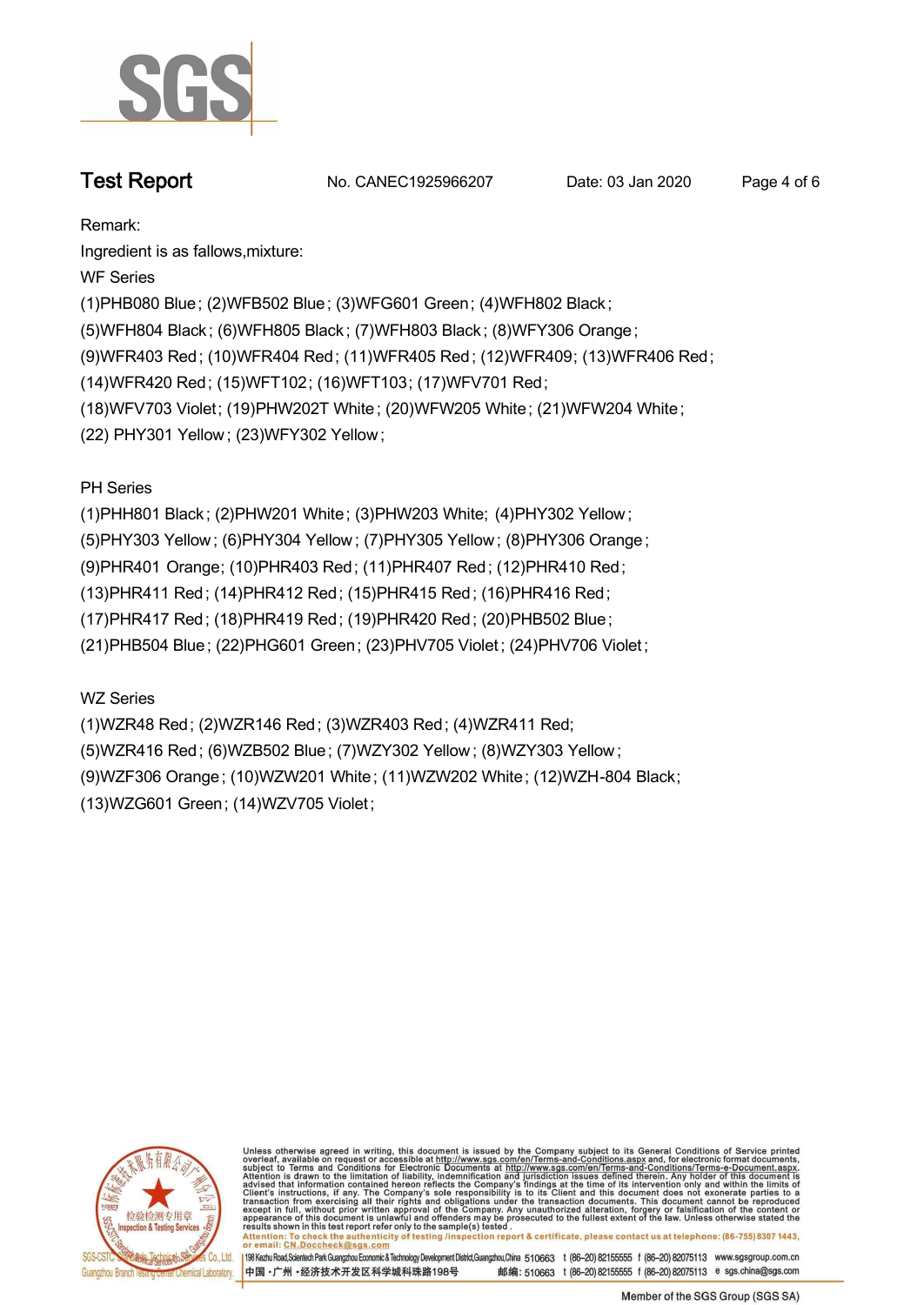

**Test Report. No. CANEC1925966207 Date: 03 Jan 2020. Page 5 of 6.**

# **ATTACHMENTS Phthalates Testing Flow Chart**





Unless otherwise agreed in writing, this document is issued by the Company subject to its General Conditions of Service printed<br>overleaf, available on request or accessible at http://www.sgs.com/en/Terms-and-Conditions.asp results shown in this test report refer only to the sample(s) tested .<br>Attention: To check the authenticity of testing /inspection report & certificate, please contact us at telephone: (86-755) 8307 1443,<br>or email: <u>CN.Doc</u>